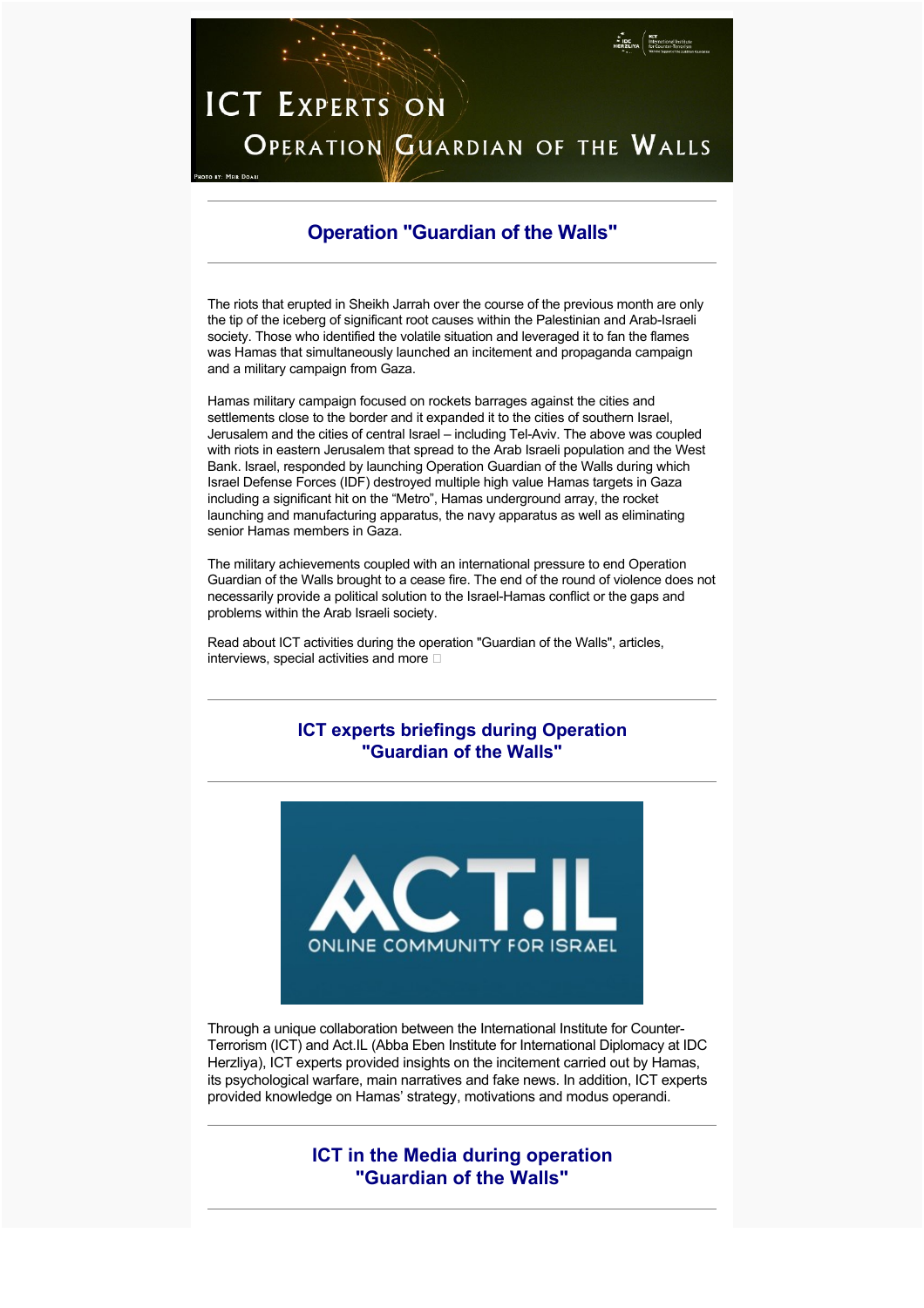

# **New round for Israel, Hamas - how it happened, how will it end?**

New round for Israel, Hamas - how it happened, how will it end? Prof. Boaz Ganor, Founder & Executive Director, International Institute for Counter-Terrorism (ICT), in an article for the Jerusalem Post on operation "Guardian of the Walls" how did we get here? How is this round different from previous rounds? What is Hamas trying to achieve in the current conflict? What are the main lessons?

**[Read the article >>](https://www.jpost.com/opinion/new-round-for-israel-hamas-how-it-happened-how-will-it-end-opinion-668130)**

## **Hamas has been TikToking during Operation "Guardian of the Walls"**

For many years, Hamas has been systematically inciting Palestinian youths on every possible platform (preaching in mosques, electronic and written media and social networks) to join the organization and carry out attacks. Hamas has been using TikTok for promoting its "ownership" over the issues of Jerusalem and inciting during Operation "Guardian of the Walls".

#### **A special ICT report reviewed in the Jerusalem Post.**

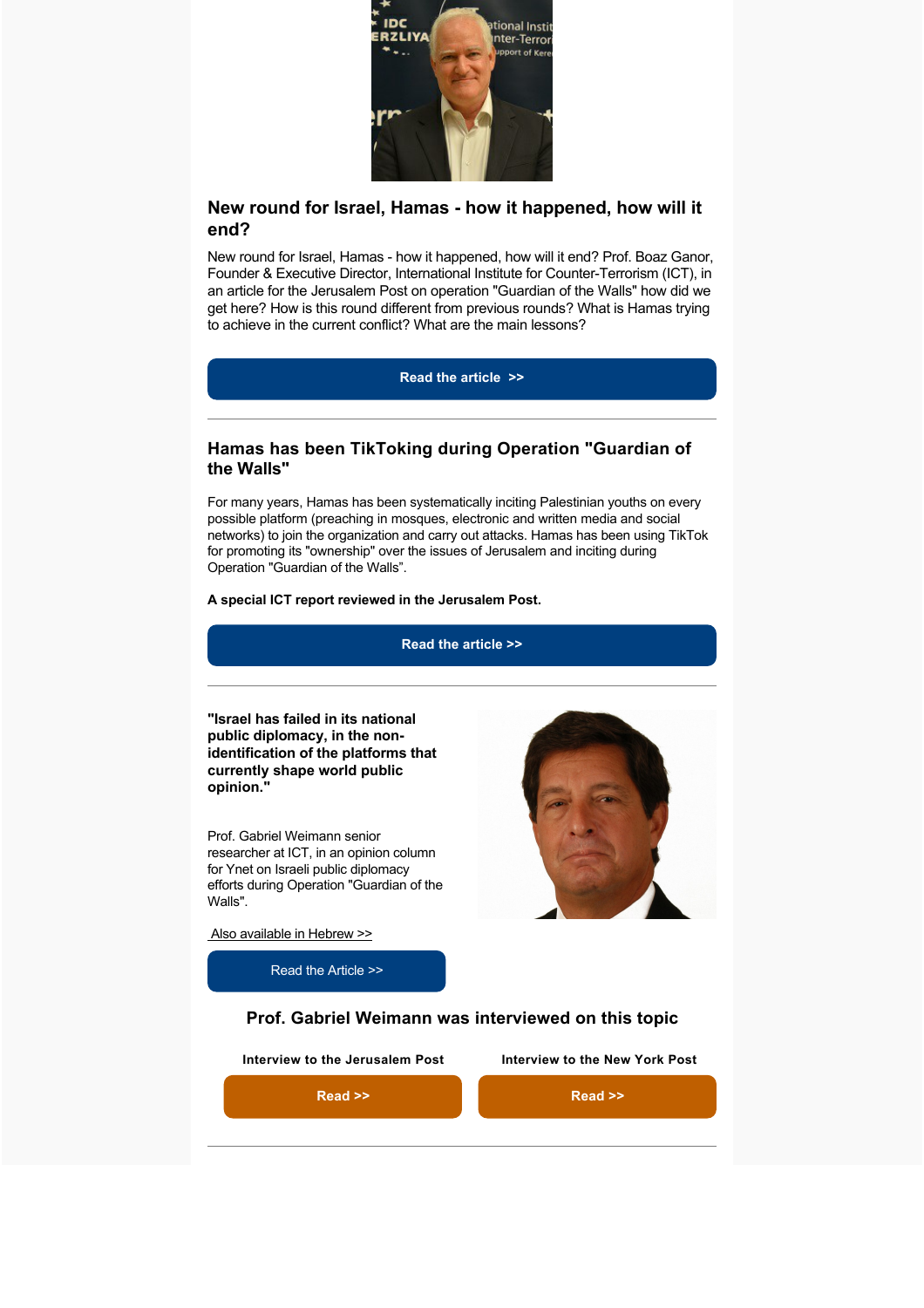**"Hamas has not come to surrender, so the prisoners and the missing hold by Hamas are an asset that they will not give up ... We must break free from the equation that returning prisoners necessarily involves the release of terrorists."** 

Col. (Res.) Lior Lotan, Former Executive Director and Senior Researcher at ICT in an interview with Makor Rishon on negotiations to return Israel's captured soldiers and civilians.



**[For the article \(Hebrew\) >>](https://www.makorrishon.co.il/news/352071/)**



**"In order to create a victory picture for Israel, Public diplomacy efforts must be upgraded, even on social networks."** 

Dr. Liram Koblenz-Stenzler, Senior Researcher at ICT was interviewed on Channel 13 on the asymmetric war, Israel is facing against Hamas.

ne ? - Décryptage d'



## **Was Hamas "surprised" by the intensity of the Israeli response during Operation "Guardian of the Walls"?**

Dr. Ely Karmon, Senior Research Scholar at ICT, in an interview to i24News (in French).

**[For the interview \(French\) >>](https://video.i24news.tv/details/_6254461826001)**



## **"Hamas' artillery capabilities have greatly improved, mainly due to knowledge and training from Iran"**

Brig. Gen. (Res.) Nitzan Nuriel, Fellow at ICT & former Director of the Israeli Counter-Terrorism Bureau, in an interview with Media Line about the Hamas' artillery capabilities during Operation "Guardian of the Walls".

**[For the article >>](https://themedialine.org/top-stories/hamas-dealt-heavy-blow-surprised-by-israeli-response-analysts-say/)**





**During Operation "Guardian of the Walls", "Hamas adapted its tactics to the Iron Dome system and fired heavy barrages at several places within minutes."** 

Col. (Res.) Miri Eisen, Fellow at ICT in an interview with the Washington Post about the recent military round between Israel and Hamas.

**[For the article >>](https://www.washingtonpost.com/world/middle_east/tel-aviv-israel-hamas-rockets/2021/05/19/c9587b66-b72a-11eb-bc4a-62849cf6cca9_story.html)**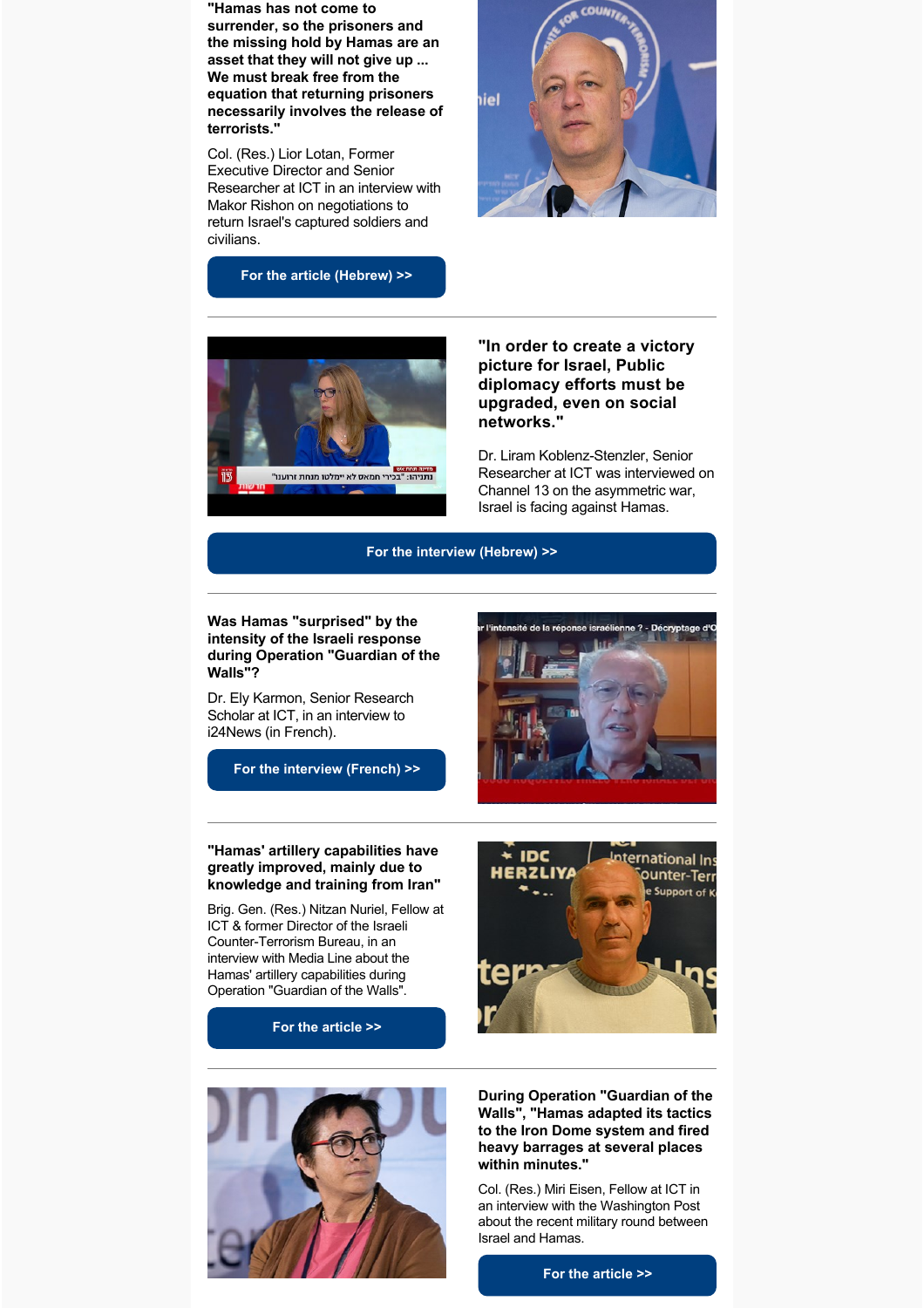

**"Hamas is inspired by Hezbollah, and is supported and funded by the Iranians"..."If there will not be any strategic change, Israel will find itself in another round with Hamas"**

Brig. Gen. (Res.) Gal Hirsch, Fellow at ICT, provided a number of interviews (in Hebrew) to the Israeli media about the confrontation with Hamas and the Iranian connection.

**[Interview with Udi Segal](http://www.youtube.com/watch?v=RTuNjHG8Hfk) [Interview with Tamar Ish-Shalom](http://www.youtube.com/watch?v=s4aKI0Eix-U) [Interview with Avri Gilad and Rotem](http://www.youtube.com/watch?v=6nQsnkTG6W8) Israel**

**"Over time, Hamas has used its mandate to make the Gaza Strip into a base for terrorism. The money that it gets from Israel and Qatar is not used for the welfare of its citizens, but to increase its military capability"** 

Dr. Liram Koblenz-Stenzler, Senior Researcher at ICT and Bradley Martin in an article in the Washington Times on the need for a Marshall Plan in the Gaza Strip.







**"Hamas and Hezbollah use means available to everyone such as skimmers and they use them militarily to attack Israel"** 

Dr. Hillel Avichai, fellow at ICT in an interview with Channel 11 Kan on Hamas' capabilities during Operation "Guardian of the Walls"

**[For the interview \(Hebrew\) >>](http://www.facebook.com/watch/live/?v=1169422070151063&ref=watch_permalink)**



**"The military campaign in the Gaza Strip that began with the Hamas initiative does not speak of victory, occupation or elimination" .... "The campaign speaks to hearts and minds, and of profit and losses"** 

Mr. Adi Carmi, Fellow at ICT and former ISA Senior Fellow, in an interview with 103FM Radio about the Operation "Guardian of the Walls".

 **[For the interview \(Hebrew\) >>](http://www.maariv.co.il/news/military/Article-841708)**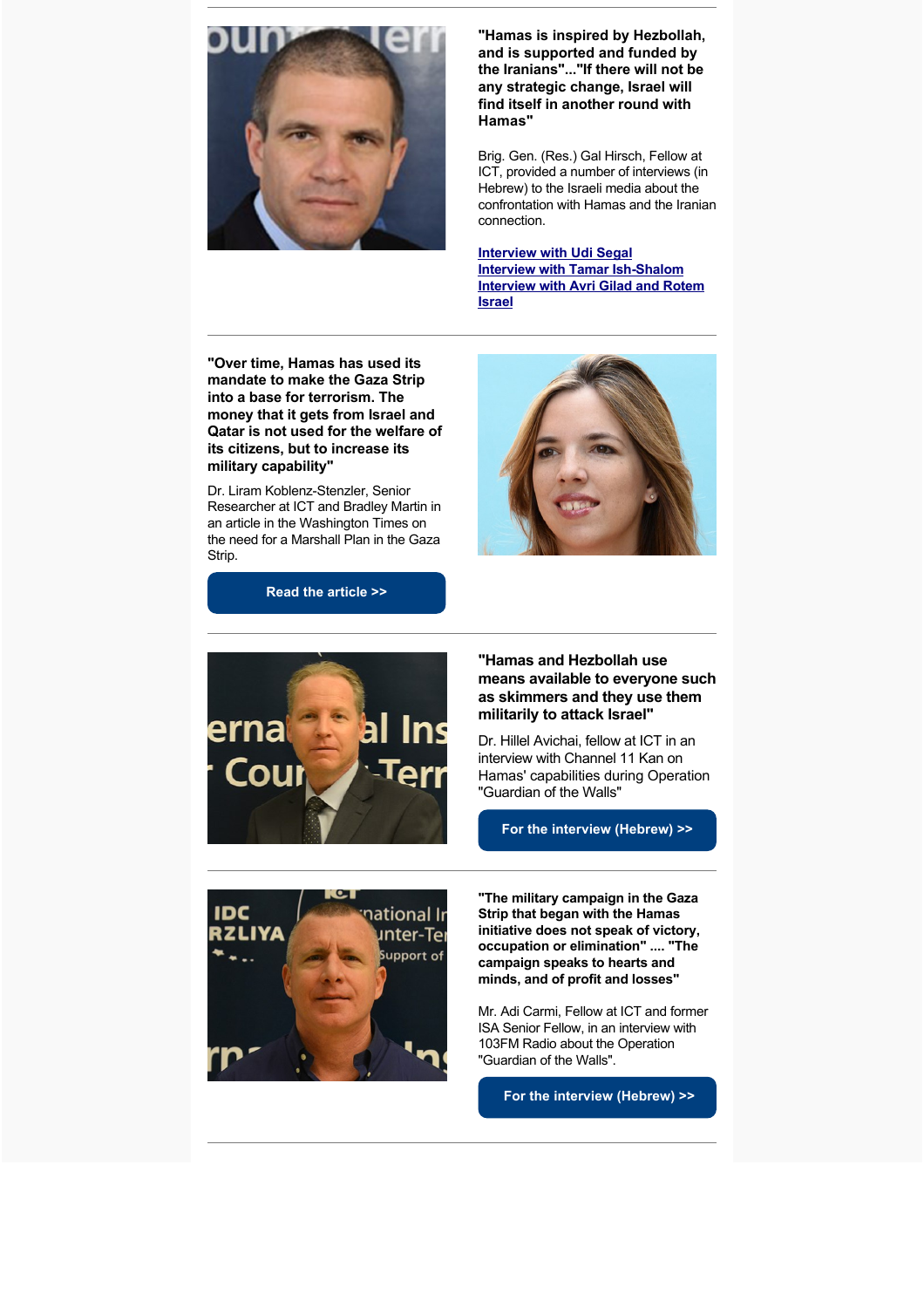**Why were the police not prepared for civil riots? What can be done to prepare the police for similar incidents?** 

Brig. Gen. (Res.) Oren Avman, Fellow at ICT, in an opinion column for Ynet under the title: Such riots will return (referring to the Israeli Arab riots), so "National Guard" is needed.

**[For the full article \(Hebrew\) >>](https://www.ynet.co.il/news/article/S1fhWsmYu)**



Dr. Ely Karmon, Senior Researcher at ICT, provided a briefing to foreign media correspondents from 20 countries (among them VOA, Daily Express, CBN, TAZ, Die Welt, Frankfurter Rundschau, La Repubblica, Yomiuri Shimbun, Asahi Shimbun, .(Mainichi, Der Standard, Kan .English

**The briefing was organized by Media Central.**

## [For the full briefing >>](http://youtu.be/fyrHgBKE_II)





International Institute for Counter-Terrorism | P.O. Box: 167 | Herzliya | 4610101 | Israel | 09-9527277